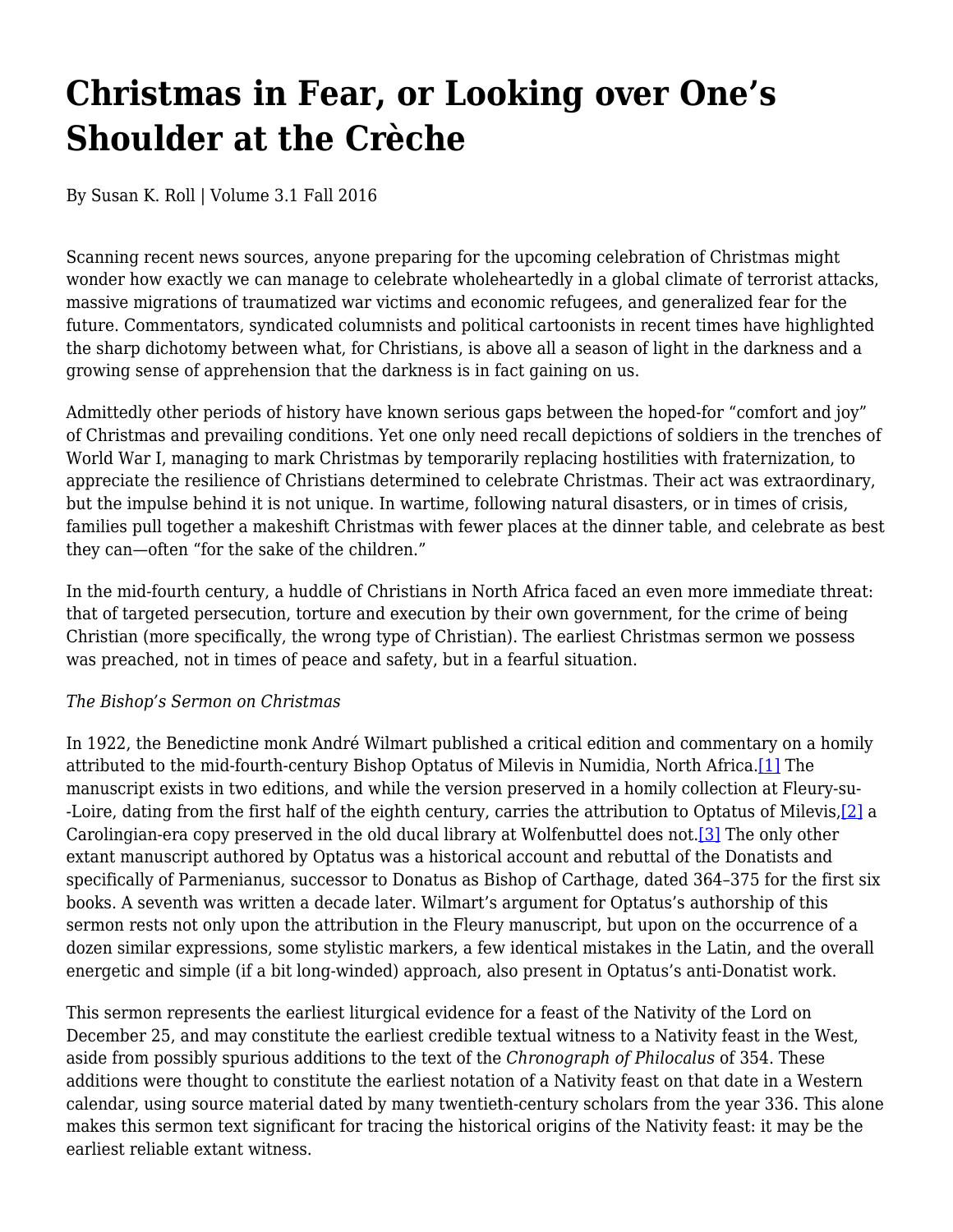What makes this particular sermon interesting for our purposes, however, was its real subject: not the Nativity account in the second chapter of Luke, nor any of the associated Christmas pericopes apart from the coming of the Magi. For Christmas, Optatus takes the massacre of the Holy Innocents, Matthew 2:16-18, as his primary text.<sup>[4]</sup> That scripture text, plus some specific references in the sermon itself, indicate that this sermon was most likely preached in the years 361–363 during the persecutions of Christians under the emperor Julian, traditionally known as "Julian the Apostate." Officially, Christians in the then-overstretched and increasingly fragmented Roman Empire had enjoyed civil protection from persecution since Constantine's Edict of Milan in 313, and in fact the Christian religion was in the midst of a massive surge in popularity. But Julian attributed the cause of the incipient breakdown of the grandeur and strength of Rome to a failure to honor and appease the ancient gods of Rome. In fact, already the first generation of Christians had been persecuted out of fear that tolerating a sub-group of residents who refused to sacrifice to the gods would result in calamity for the population as a whole when the gods took their revenge. Julian seems to have been convinced that nothing short of bringing back that old-time religion would stabilize the Empire and put it to rights with the heavenly powers.

Julian, however, did not persecute all Christians. His animus was against Nicene Christians—those who taught the pre-existence of Christ in a Trinitarian Godhead. In North Africa, which in matters of both church and state lay close to Rome, this meant expanding the already yawning gap between Nicene and Donatist Christians, a chasm that had resulted from the contested election of Donatus as Bishop of Carthage and the unseating of Caecilian. Donatists were, in many regions, the predominant Christian faction and considered themselves the pure remnant that had remained faithful during the last widespread persecutions under Diocletian in the first decade of the fourth century. They thought themselves the heirs of the early martyrs, and they fought hard to extend their influence, even through violent bands of roving gangs known as Circumcellions who terrorized the local populations.

Julian's strategy was to split the Christians even further by favoring the Donatists, releasing some of their adherents from prison and revoking some of the restrictions imposed on them by the emperors Constantine and Constantius some years before. This disconcerting reversal of their preferred identity as the self-righteous martyr-elite did not sit at all well with them.

So Optatus's frightened community in Milevis was under intense threat from two sides. And on the feast of the Nativity he attempted, through his preaching, to support and strengthen his people by placing the events that terrified them into the context of their faith.

The brief introductory paragraph on the mystery of Christ's Nativity is followed by an extensive section on the story of "insane" Herod's murderous persecution of the innocent children: If "secular powers" (a clear reference to the Romans) hate us, they first hated the one who is the Way, the Truth, and the Life. From the beginning of time innocence has suffered for the sake of truth, and the just ones will surely be saved. In the same way the Church, once persecuted, will enter into glory, and this is the hope of all Christians. Like the Magi, Christians present their gifts to God: the gold of their steadfast faith, the frankincense of their holiness of life and charity, and the myrrh of their suffering. Our faith is the gold tried in the fire. Let us hope therefore in the Lord, and we will be liberated from the devil and escorted by the angels.

Optatus, a local bishop caught in a firestorm of terror in a newly aggressive anti-Christian climate in Roman Africa, brought his own distinguished, though not brilliant, oratorical and theological skills to bear on the desperate pastoral needs of his people. He could not promise them physical safety, but in a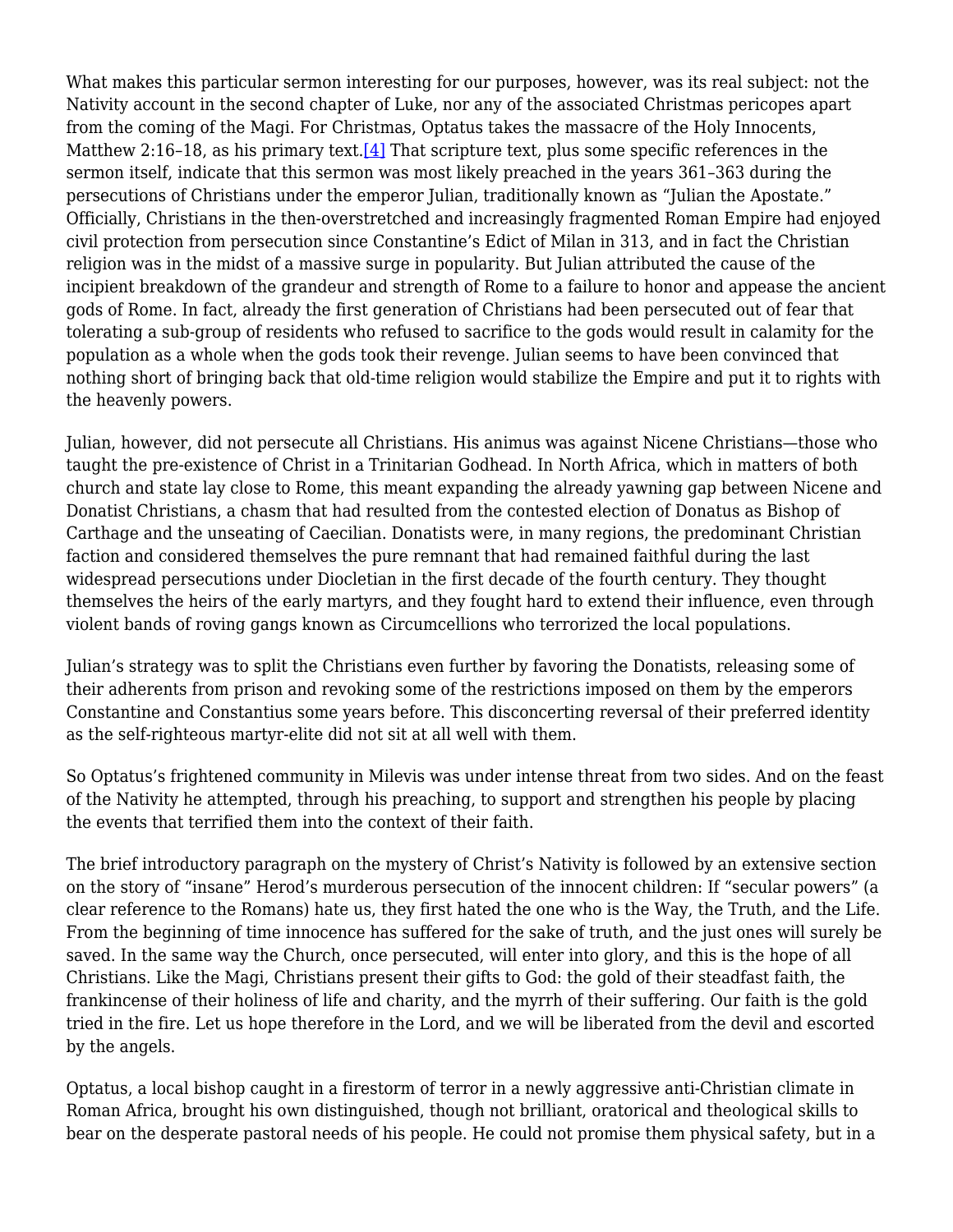carefully worked-out exhortation to courage, he set their fear of sudden attack into a solid scriptural framework and promised them peace, if only in the life to come.

## *A Stubborn Hope*

So what of us? Preaching that all will be well in the next life will most likely not find ready acceptance among many contemporary Christians, who are only too likely to dismiss such ideas as "pie in the sky." Indeed, popular culture fosters a certain degree of cynicism as a realistic attitude fully justified by the facts. And, to make matters worse, not only the news but also our entertainment is saturated with dread: We've seen all too many crime shows and apocalyptic movies that vividly illustrate the many things we fear. Hope does not come easily to us. Yet the Christmas we have, despite the pockmarks of cheap glitz, commercial exploitation, and plain greed, does embody a certain hope. It makes promises we cannot keep yet cannot abandon: promises of peace on earth in spite of organized terror, and of good will to all persons even as the social and economic gaps grow wider.

Christians drape lights on the trees, bake the cookies, attend the children's pageants and flock to Midnight Mass even when we might not have thought of church all year. Our hopes, perhaps our hope against hope, lie under the surface of our seasonal customs and pervade our dogged resolution to honor the mysteries we cannot explain. We do not let the bullies win—be they fourth century Circumcellions or twenty-first century terrorists. And we celebrate Christmas with the best we have at hand.



*Susan K. Roll is Associate Professor in the Faculty of Theology at Saint Paul University in Ottawa, Canada. Her specializations are in liturgy, sacraments and feminist theology, particularly the liturgical year, sacraments of initiation, and women in ministry. She holds a PhD degree from the Catholic University of Leuven, Belgium, with top honors, and has taught previously at Christ the King Seminary, Saint Michael's College in Vermont and at Notre Dame University. She is the author of Toward the Origins of Christmas (Kampen: Kok-Pharos, 1995), several edited volumes on women and spirituality, and numerous articles and papers. www.ustpaul.ca/index.php?mod=employee&id=9*

## FOOTNOTES

[1] André Wilmart, « Un Sermon de saint Optat pour la fête de Noël, » *Revue de sciences religieuses* 2 (1922) : 271–302